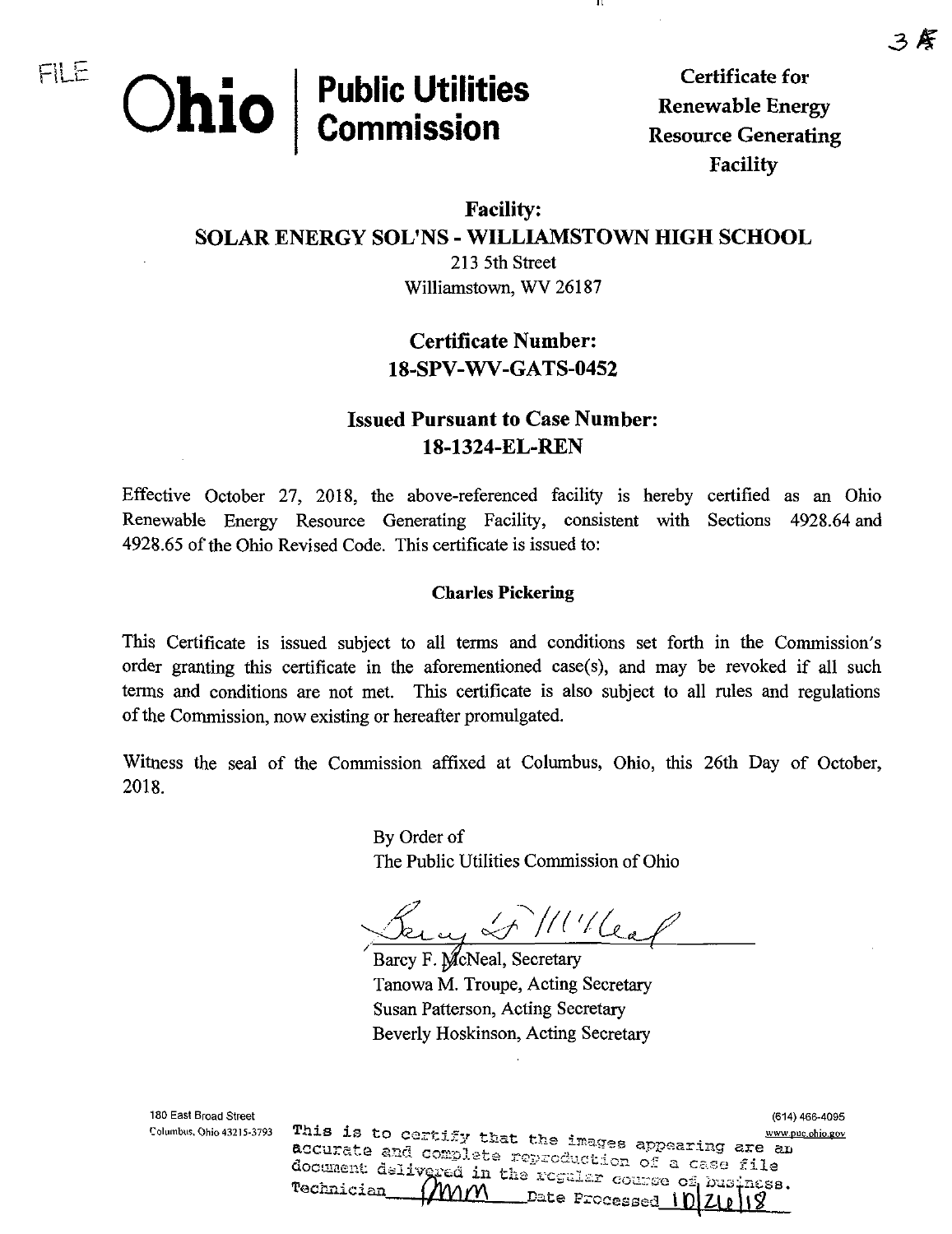# Automatic Case Action Form Certification of Renewable Energy Resource Generating Facility

л,

 $\hat{\boldsymbol{\epsilon}}$ 

Issued Certificate Number: 18-SPV-WV-GATS-0452

PUCO Case Number: 18-1324-EL-REN

Facility Name:

Solar Energy Sol'ns - Williamstown High School

Facility Location:

213 5th Street Williamstown, WV 26187

## Effective Date of Certificate / Date Commission Order Signed:

October 27, 2018

Issued To:

Charles Pickering

### Send To:

Charles Pickering

Solar Energy Sol'ns 11283 Emerson Avenue Parkersburg, WV 26104

 $\bar{z}$